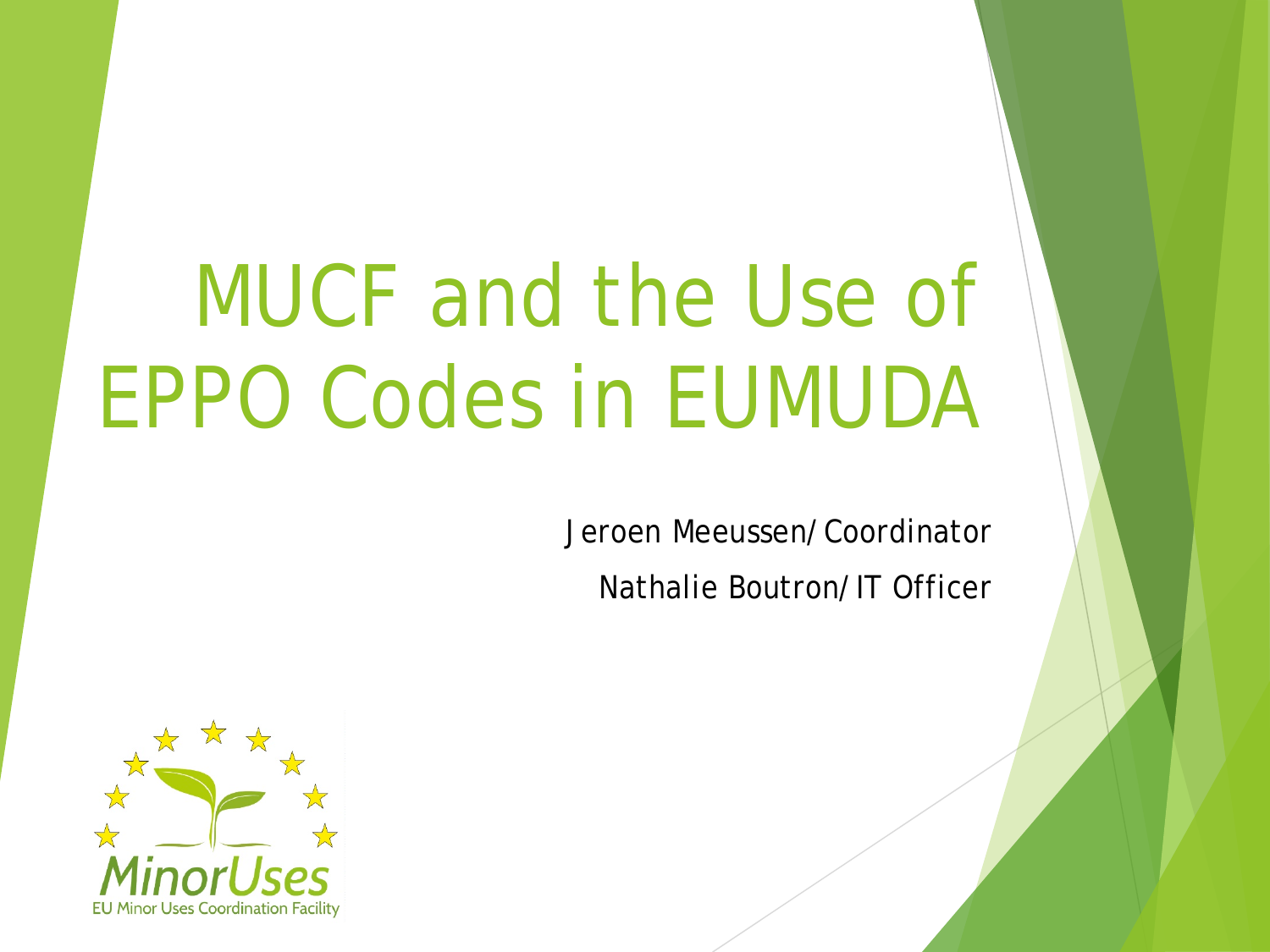### EU Minor Uses Coordination Facility

- ▶ Coordinator started work September 2015
- MUCF is fully staffed since November 2016
- **Minor Uses** "... in a particular Member State on plants ... which are not widely grown in that Member State, or ... to meet an exceptional plant protection need"
- Minor uses represent 3% of cultivated area but 22% of value of EU plant production
- Mission is to "enable farmers in the EU to produce high quality crops by filling minor uses gaps through efficient collaboration to improve availability of chemical and non-chemical tools within an IPM framework"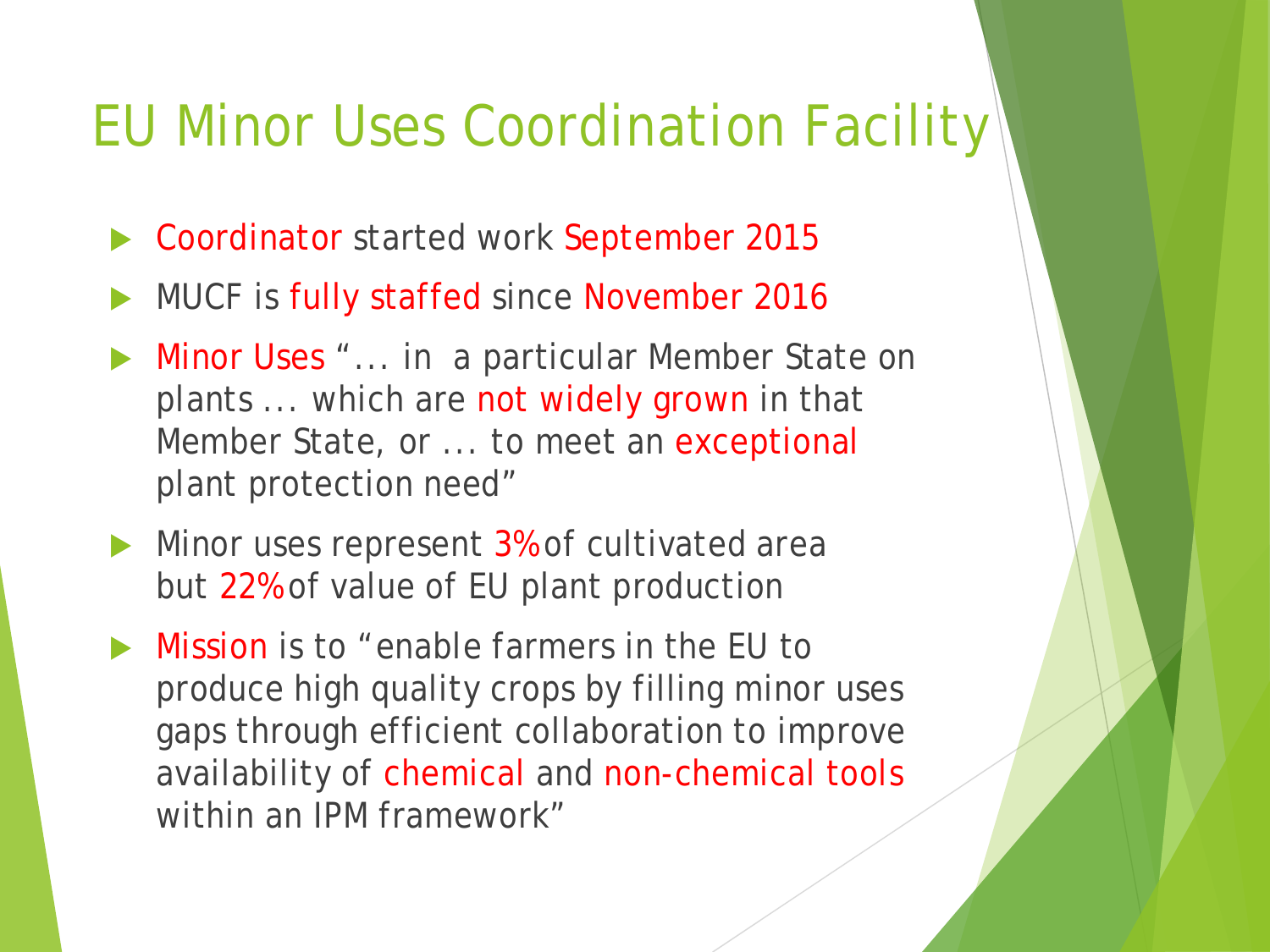# EU Minor Uses Coordination Facility

- Working with existing Commodity Expert **Groups**
- Maintenance of a data base on minor uses: EUMUDA
- Funded initially by EU, France, Germany and **Netherlands**
- Long term funding strategy; other funders welcome!

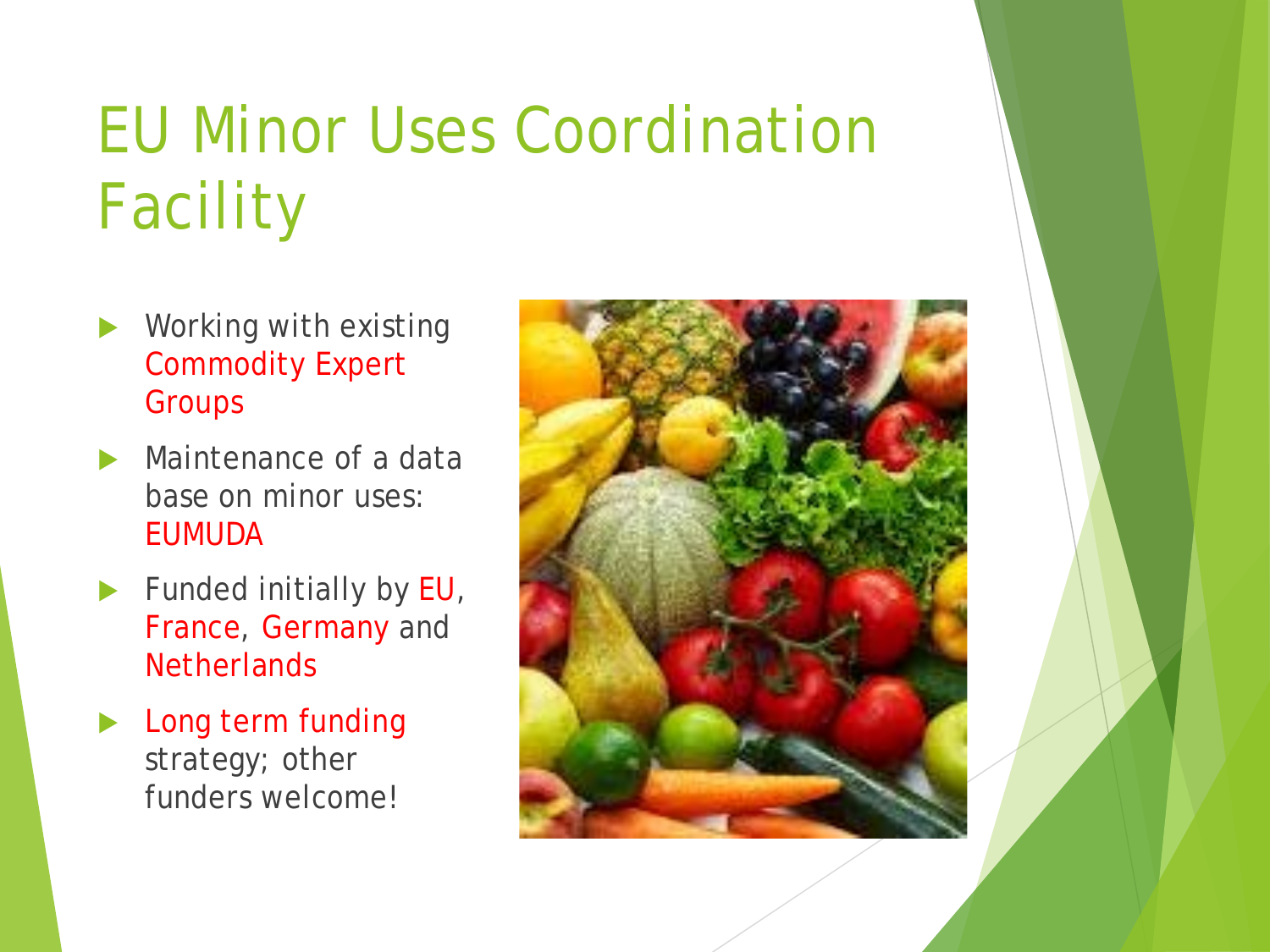# Content of EUMUDA

- **Table of minor use needs of all European Member States**
- Minor uses work programmes
- $\blacktriangleright$  Table of national minor crops acreages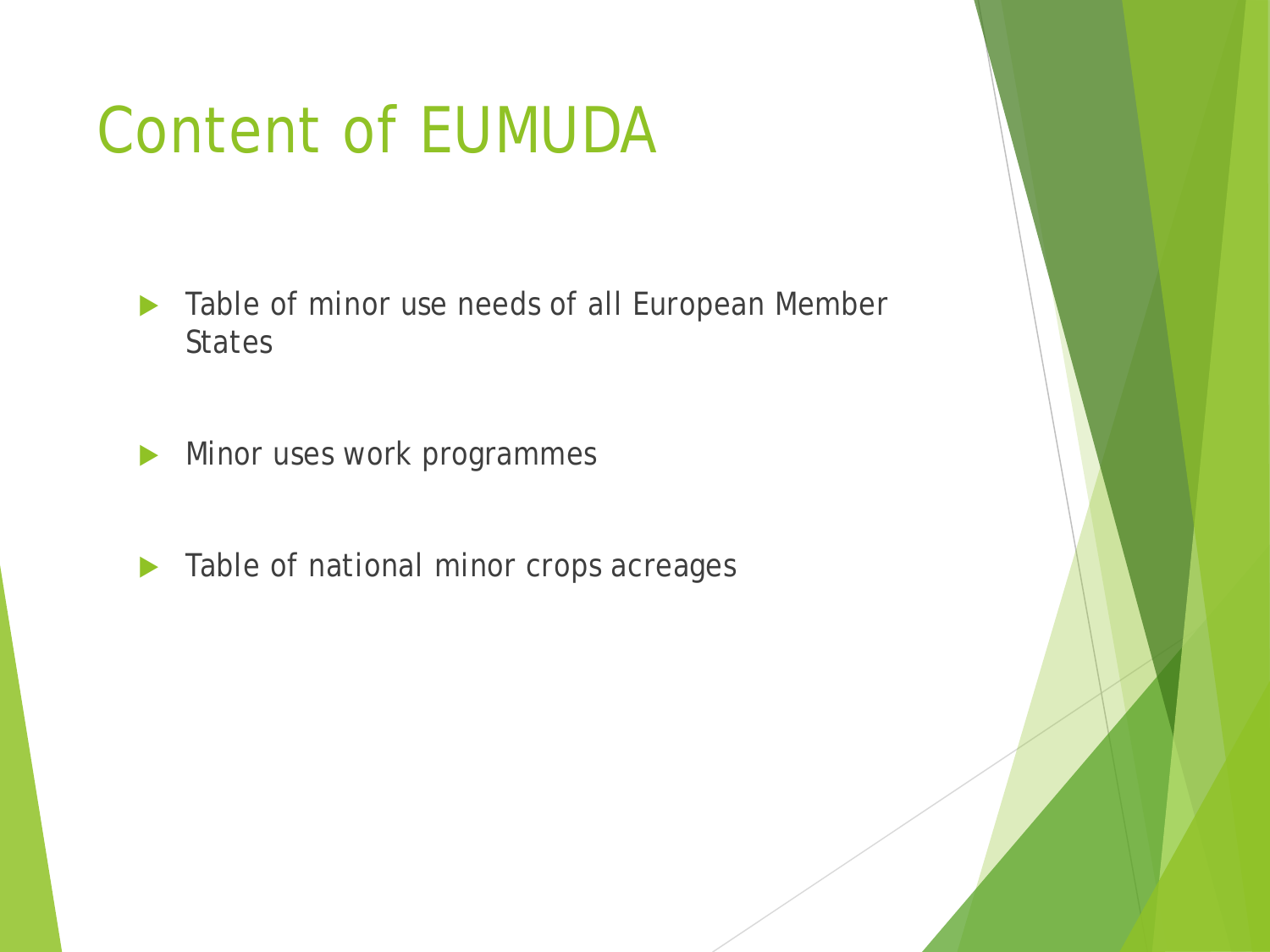## Table of needs

- A minor use need has been identified and entered in EUMUDA
- **Minimum data:** 
	- 1 crop
	- 1 pest
	- 1 Member State
	- 1 date



- Case will be displayed in the "Minor Uses table of needs"
- Every case has a unique number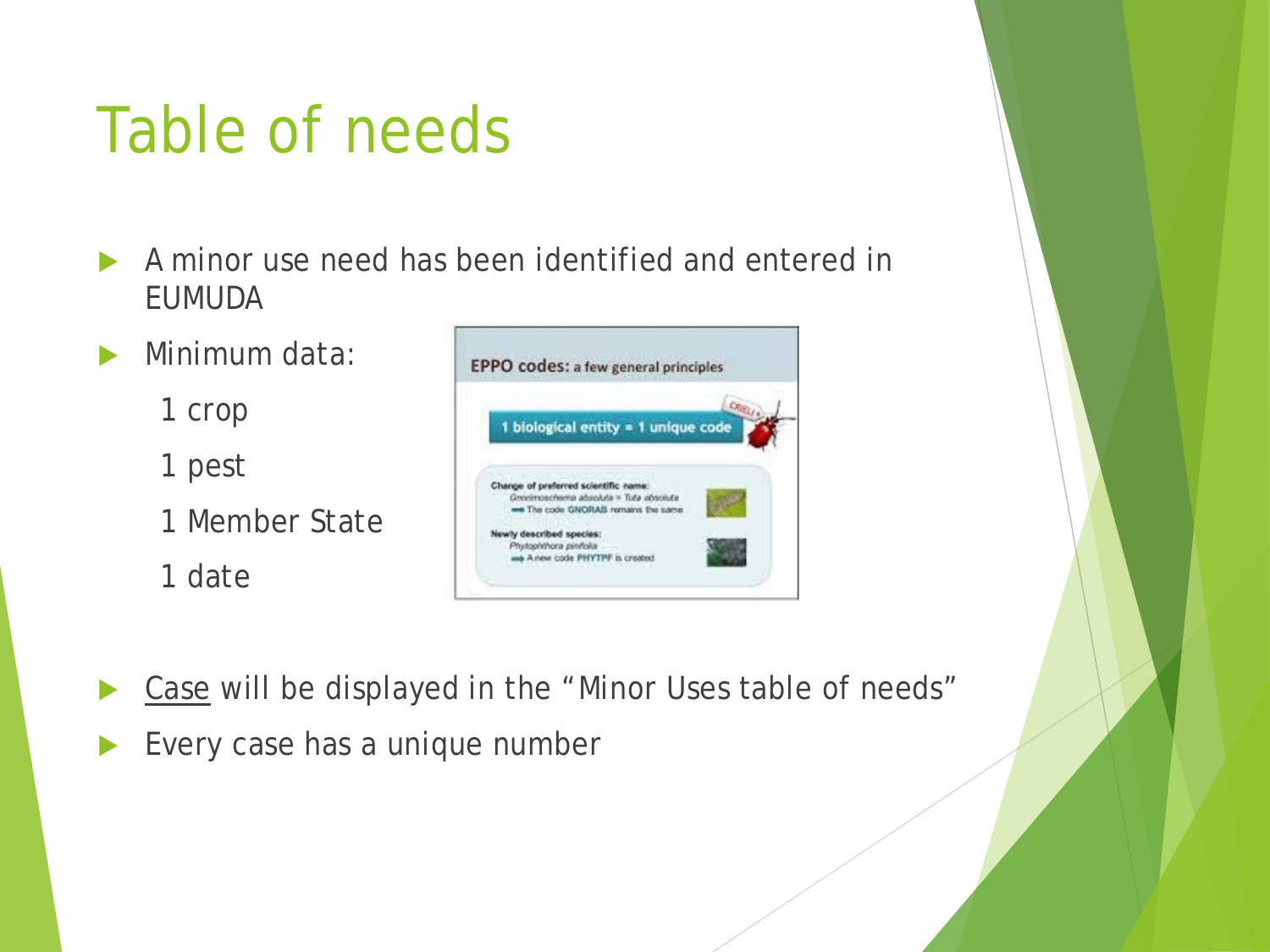#### **Minor Uses Table of Needs**

| Print<br>Excel    |                     |                |                     |                                 |                |                            |                    |                           | Search:                                            |           |                    |
|-------------------|---------------------|----------------|---------------------|---------------------------------|----------------|----------------------------|--------------------|---------------------------|----------------------------------------------------|-----------|--------------------|
| Case id<br>Search | Crop code<br>Search | Crop<br>Search | Pest code<br>Search | Pest<br>$\Rightarrow$<br>Search | Year<br>Search | Area of use<br>÷<br>Search | Function<br>Search | Member<br>State<br>Search | Latest status<br>$\frac{\Delta}{\nabla}$<br>Search | $+$       | Comments<br>Search |
| $C-1$             |                     | vegetables     | CAVAAE              | Carrot aphid                    | 2016           | Outdoor or field<br>use    | insecticide        | Netherlands               | Minor use need<br>refused by MUCF                  | $\bullet$ |                    |
| $C-2$             | <b>DAUCS</b>        | carrots        |                     | aphids                          | 2016           | Outdoor or field<br>use    | insecticide        | Netherlands               | Minor use need<br>refused by MUCF                  | $\bullet$ |                    |
| $C-3$             | <b>DAUCS</b>        | carrots        | CAVAAE              | Carrot aphid                    | 2016           | Outdoor or field<br>use    | insecticide        | Netherlands               | Case<br>unsuccessfully<br>completed                | $\bullet$ |                    |
| $C-4$             | LACSA               | lettuce        | <b>SCLPST</b>       | Downy<br>mildew                 | 2016           | Outdoor or field<br>use    | fungicide          | Estonia                   | Case successfully<br>completed                     | $\bullet$ |                    |
| $C-5$             | <b>HOPSS</b>        | hops           | <b>PHYTCI</b>       | <b>Black</b><br>Root<br>Rot     | 2016           | Outdoor or field<br>use    | fungicide          | Germany                   | Case<br>unsuccessfully<br>completed                | $\bullet$ |                    |
| $C-6$             | <b>RUBID</b>        | raspberry      | <b>ACEIGR</b>       | Raspberry<br>leaf mite          | 2016           | Greenhouse<br>application  | insecticide        | United<br>Kingdom         | Case successfully<br>completed                     | $\bullet$ |                    |
| Case id           | Crop code           | Crop           | Pest code           | Pest                            | Year           | Area of use                | Function           | Member<br>State           | Latest status                                      | $\ddot{}$ | Comments           |

Showing 1 to 6 of 6 entries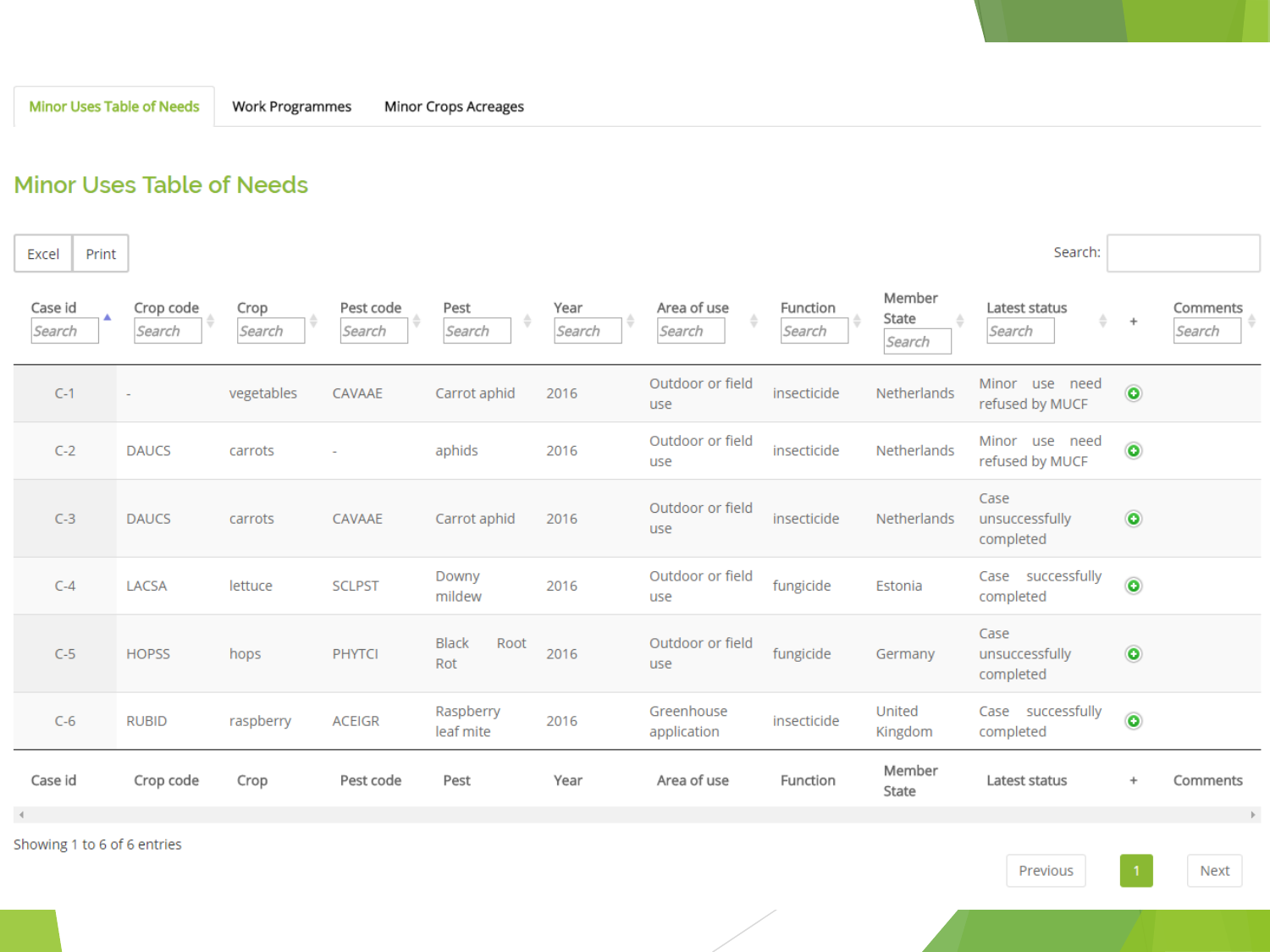

**MENU** 

#### **EUMUDA Work Programmes** Work Programmes · New Project Active substance and product Project agreement and status General Residues Efficacy Contact details MINOR USES TABLE OF NEEDS Please save your data by clicking the button at the end of this page, before moving to another page MINOR USES WORK PROGRAMMES Project n. 101 MINOR CROPS ACREAGE TABLE Commodity Expert Group Fruits and Vegetables  $\mathbf{v}$ Project Leader Member State United Kingdom (UK) **x Belgium (BE)** x Germany (DE) x Spain (ES) **Member States Participating**  $\times$ Crop group: Root and tuber vegetables Crop name and EPPO code <sup>O</sup> × Arracacia xanthorrhiza (ABAXA)  $\times$ [x Allium cepa (ALLCE) | x Allium porrum (ALLPO) | x Daucus carota subsp. sativus (DAUCS) |  $\times$ Extrapolation crops for residue<sup>O</sup> Residue extrapolation guidance : table 3 of guidance document SANCO 7525 Extrapolation crops for efficacy<sup>O</sup> × Daucus carota subsp. sativus (DAUCS)  $\times$ Efficacy extrapolation guidance : EPPO table 14/20175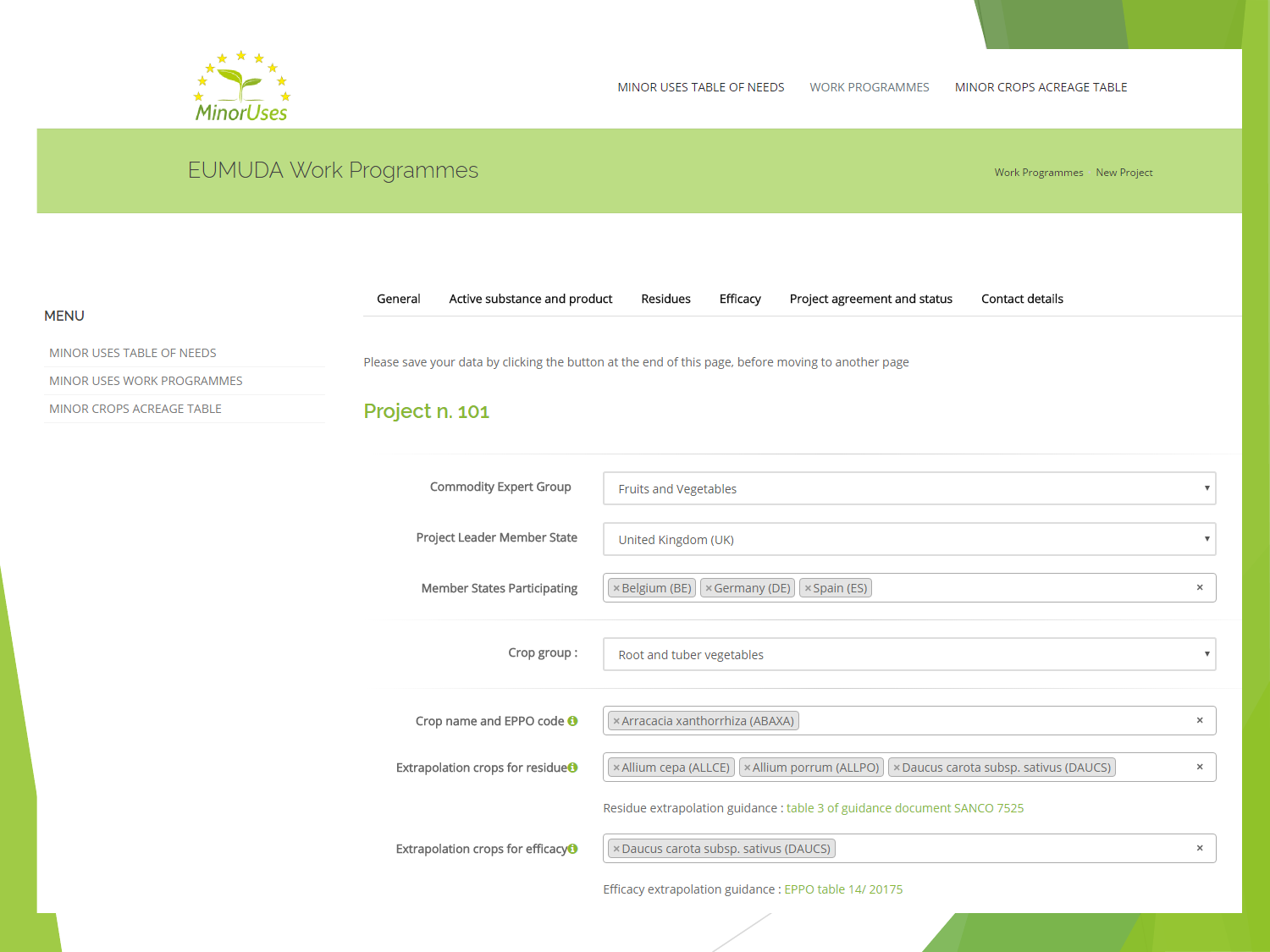| Commodity Expert Group                        | <b>EPPO codes are</b><br>used for crops<br>Fruits and Ve                                                                                                                                                                            | v |
|-----------------------------------------------|-------------------------------------------------------------------------------------------------------------------------------------------------------------------------------------------------------------------------------------|---|
|                                               | and pests                                                                                                                                                                                                                           |   |
| Project Leader Member State                   | United Kingdom                                                                                                                                                                                                                      | v |
| <b>Member States Participating</b>            | × Belgium (BE)<br>Germany (DE)   × Spain (ES)                                                                                                                                                                                       | × |
| Crop group:                                   | Root and tuber vegetables                                                                                                                                                                                                           | v |
| Crop name and EPPO code O                     | × Krracacia xanthorrhiza (ABAXA)                                                                                                                                                                                                    | × |
| Extrapolation crops for residue <sup>O</sup>  | × Allium gepa (ALLCE)   × Allium porrum (ALLPO)   × Daucus carota subsp. sativus (DAUCS)                                                                                                                                            | × |
| Extrapolation crops for efficacy <sup>O</sup> | Residue extrapolation guidance : table 3 of guidance document SANCO 7525<br>$\mathop{\boxtimes}$ $\cancel{\phi}$ aucus carota subsp. sativus (DAUCS) $\mathop{\boxtimes}$<br>gfficacy extrapolation guidance : EPPO table 14/ 20175 | × |
| Pest name and EPPO code O                     | × Chamaepsila rosae (PSILRO)                                                                                                                                                                                                        | × |
| Field / Greenhouse / Indoor O                 | Outdoor or field use<br>Greenhouse application<br>Indoor application                                                                                                                                                                |   |
| Project started on                            | 2017-01-03                                                                                                                                                                                                                          |   |
| Expected date of completion                   | 2017-02-13                                                                                                                                                                                                                          |   |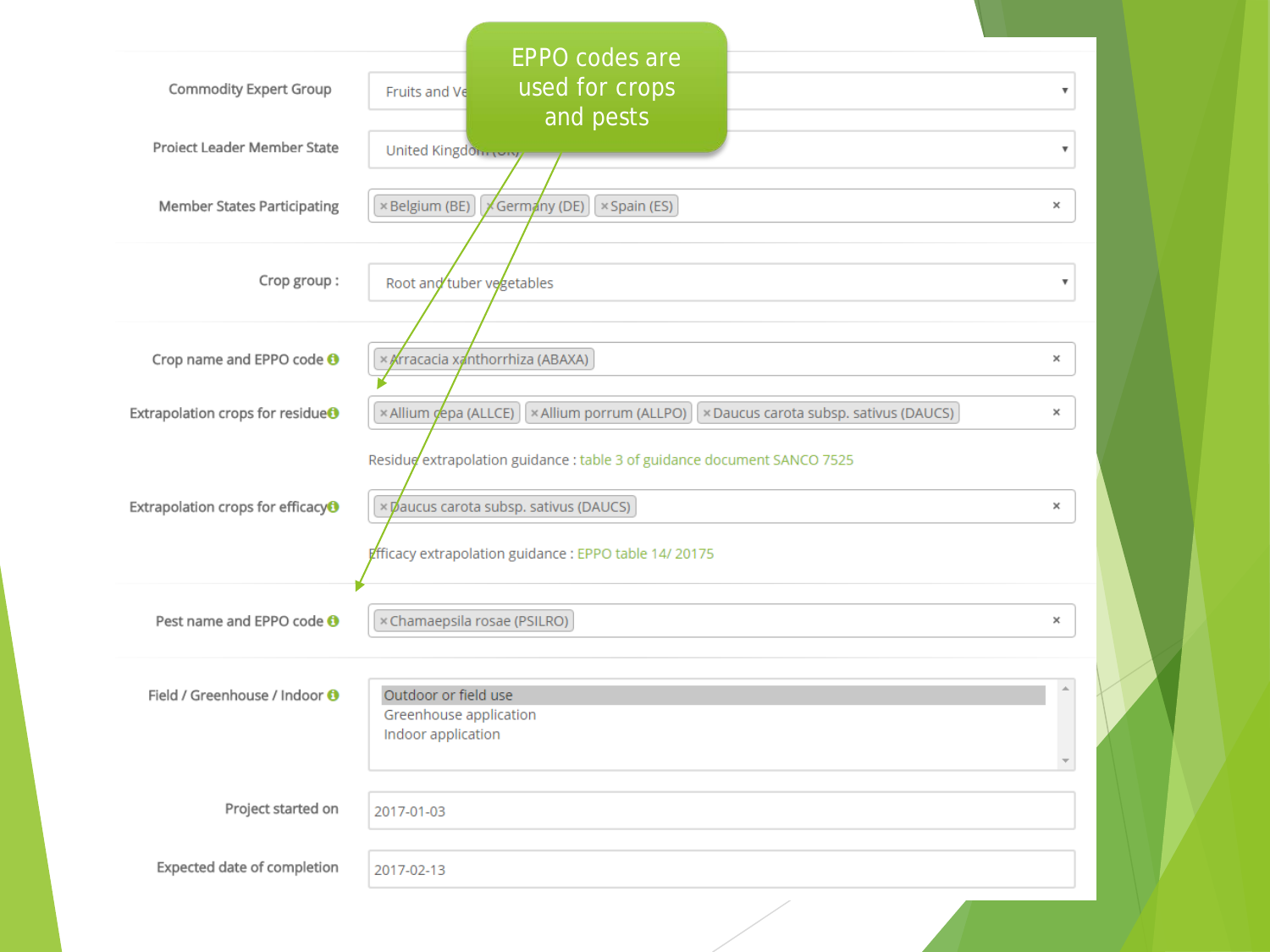| Commodity Expert Group                        | Fruits and Vegetables                                                                 | $\boldsymbol{\mathrm{v}}$                                        |
|-----------------------------------------------|---------------------------------------------------------------------------------------|------------------------------------------------------------------|
| Project Leader Member State                   | Belgium (BE)                                                                          | $\boldsymbol{\mathrm{v}}$                                        |
| Member States Participating                   | $\times$ Germany (DE) $\left  \times$ France (FR) $\right  \times$ Cyprus (CY)        | ×                                                                |
| Crop group:                                   | Pulses, dry<br>-- Select --                                                           | $\overline{\mathbf{v}}$                                          |
| Crop name and EPPO code O                     | Citrus fruit<br>Tree nuts (shelled or unshelled)<br>Pome fruit<br>Stone fruit         |                                                                  |
| Extrapolation crops for residue <sup>O</sup>  | Berries & small fruit<br>Miscellaneous fruit<br>Root and tuber vegetables             | We also need Crop<br>Groups for Efficacy.<br>And we wait for the |
| Extrapolation crops for efficacy <sup>O</sup> | <b>Bulb vegetables</b><br><b>Fruiting vegetables</b><br><b>Brassica vegetables</b>    | finalisation of the<br><b>EPPO Crop Grouping</b>                 |
| Pest name and EPPO code O                     | Leaf vegetables & fresh herbs<br>Legume vegetables (fresh)<br>Stem vegetables (fresh) |                                                                  |
| Field / Greenhouse / Indoor O                 | Fungi<br>Seaweeds<br>Pulses, dry                                                      |                                                                  |
|                                               | Oilseeds and oilfruits<br>Cereals<br>Tea, coffee, herbal infusions and cocoa          |                                                                  |
|                                               |                                                                                       |                                                                  |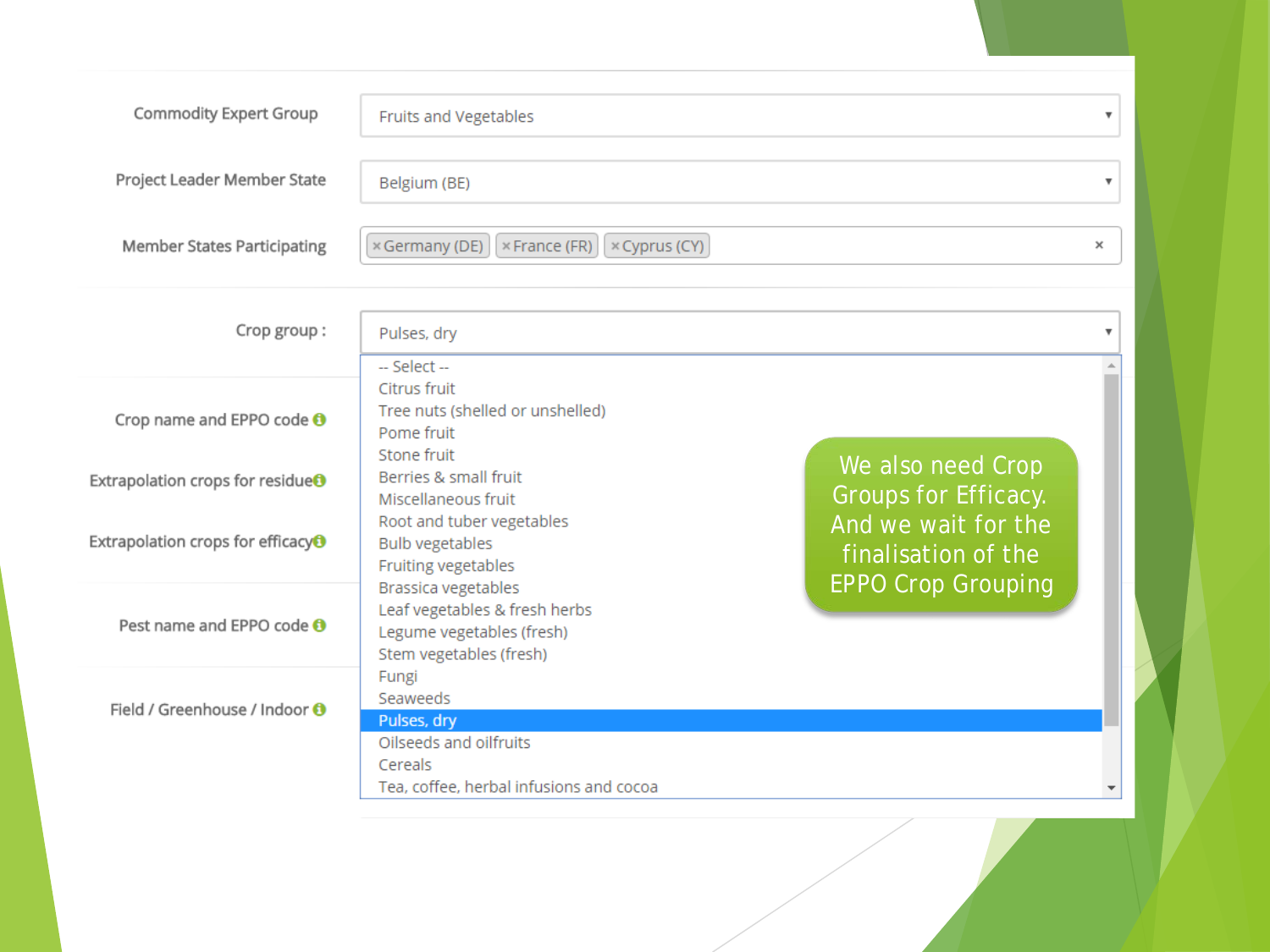### National Minor Crops Acreages

#### **National Minor Crops Acreages**

| Excel<br>Print      |                                          |                                                  |                         |                              |                          | Search:      |                       |
|---------------------|------------------------------------------|--------------------------------------------------|-------------------------|------------------------------|--------------------------|--------------|-----------------------|
| Crop code<br>Search | Crop name<br>$\blacktriangle$<br>apricot | EPPO Crop name<br>Crop Group<br>Search<br>Search | Crop comments<br>Search | Outdoor<br>acreage<br>Search | Indoor acreage<br>Search | Year<br>2010 | Country<br>Search     |
| <b>PRNAR</b>        | Apricots                                 | Prunus armeniaca                                 |                         | 0.00                         | 0.00                     | 2010         | Belgium               |
| <b>PRNAR</b>        | Apricots                                 | Prunus armeniaca                                 |                         | 0.00                         | 0.00                     | 2010         | Germany               |
| <b>PRNAR</b>        | Apricots                                 | Prunus armeniaca                                 |                         | 0.00                         | 0.00                     | 2010         | Ireland               |
| <b>PRNAR</b>        | Apricots                                 | Prunus armeniaca                                 |                         | 0.00                         | 0.00                     | 2010         | Luxembourg            |
| <b>PRNAR</b>        | Apricots                                 | Prunus armeniaca                                 |                         | 0.00                         | 0.00                     | 2010         | Netherlands           |
| <b>PRNAR</b>        | Apricots                                 | Prunus armeniaca                                 |                         | 0.00                         | 0.00                     | 2010         | United Kingdom        |
| <b>PRNAR</b>        | Apricots                                 | Prunus armeniaca                                 |                         | 0.00                         | 0.00                     | 2010         | Denmark               |
| <b>PRNAR</b>        | Apricots                                 | Prunus armeniaca                                 |                         | 0.00                         | 0.00                     | 2010         | Sweden                |
| <b>PRNAR</b>        | Apricots                                 | Prunus armeniaca                                 |                         | 0.00                         | 0.00                     | 2010         | Estonia               |
| <b>PRNAR</b>        | Apricots                                 | Prunus armeniaca                                 |                         | 0.00                         | 0.00                     | 2010         | Finland               |
| <b>PRNAR</b>        | Apricots                                 | Prunus armeniaca                                 |                         | 0.00                         | 0.00                     | 2010         | Latvia                |
| <b>PRNAR</b>        | Apricots                                 | Prunus armeniaca                                 |                         | 0.00                         | 0.00                     | 2010         | Lithuania             |
| <b>PRNAR</b>        | Apricots                                 | Prunus armeniaca                                 |                         | 0.00                         | 0.00                     | 2010         | Slovenia              |
| <b>PRNAR</b>        | Apricots                                 | Prunus armeniaca                                 |                         | 0.20                         | 0.00                     | 2010         | Slovakia              |
| <b>PRNAR</b>        | Apricots                                 | Prunus armeniaca                                 |                         | 0.30                         | 0.00                     | 2010         | Croatia               |
| <b>PRNAR</b>        | Apricots                                 | Prunus armeniaca                                 |                         | 0.50                         | 0.00                     | 2010         | Austria               |
| <b>PRNAR</b>        | Apricots                                 | Prunus armeniaca                                 |                         | 1.60                         | 0.00                     | 2010         | <b>Czech Republic</b> |